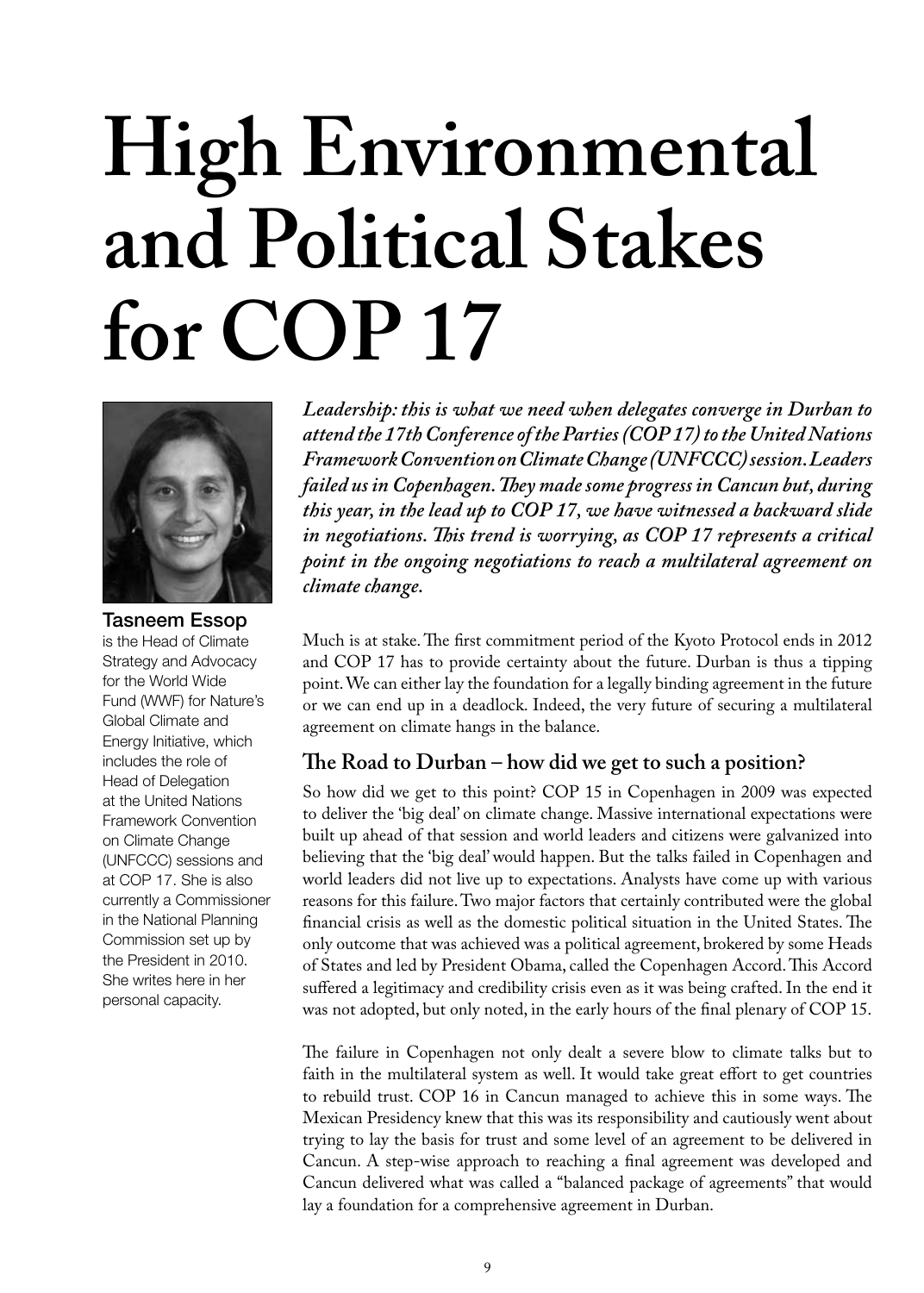And this is where South Africa's problems begin. The interesting aspect of the outcome in Cancun was that all the politically difficult decisions were passed on to COP 17 in Durban. The most challenging one would be deciding on the future of the Kyoto Protocol. Under a very different set of circumstances, South Africa could have played host to a ratification COP. But the current global economic and political situation has meant that South Africa's role as COP President could come down to trying to save the only existing legally binding agreement at this point: the Kyoto Protocol.

*The fact that these countries do not want to be party to the Kyoto Protocol after 2012 is a major setback for dealing with the threat of climate change. It implies that they will not be taking on legally binding emission reduction targets.*

Rich nations have an obligation in terms of the Convention to take leadership and cut their emissions deeper and faster than developing countries, because of the historical responsibility they bear. The way in which they currently do this is through the Kyoto Protocol, in terms of which they have legally binding emission reduction targets.

### **Why saving the Kyoto Protocol in Durban is important**

COP 17 in Durban takes place a year before the 1<sup>st</sup> Commitment Period of the Kyoto Protocol ends in 2012: in effect this is the last opportunity for parties to reach agreements on a post-2012 climate regime. One of the critical decisions that this COP will have to take is whether or not there will be a 2nd Commitment Period of the Kyoto Protocol. Some key countries, like Japan, Russia and Canada, have already signaled their intention not to join a 2<sup>nd</sup> Commitment Period. These countries, together with the United States, which is not a signatory to the Protocol, represent a large proportion of the major emitting countries. Their demand is for a legally binding agreement that includes all major developing countries, like China, India, Brazil and South Africa, amongst others.

The fact that these countries do not want to be party to the Kyoto Protocol after 2012 is a major setback for dealing with the threat of climate change. It implies that they will not be taking on legally binding emission reduction targets. And while parties did reach agreement in Cancun on limiting global warming to at least 2° Celsius, it is uncertain how this will be achieved without ambitious, topdown, binding targets for developed countries. The United States and others favor a bottom-up, voluntary pledge and review system instead. But the scale of the problem of climate change implies that such a voluntary system will risk placing the world on a path of runaway dangerous climate change. The emission reduction pledges currently on the table will lead us to a  $3^{\circ}$ C -  $4^{\circ}$ C warmer world, with all of its disastrous implications.

The United States has always been clear that it would never ratify the Kyoto Protocol. But what countries need from it is some form of comparable commitment. The US has put forward an emission reduction pledge, but whether even this weak pledge is credible is yet to be seen. We have been witnessing a massive pushback against any climate and energy related actions by vested interests in the US. At this point, with the largest historical emitter in the world in a position where it can offer very little, including finance, it is no wonder that the climate talks have been difficult.

Add to this the fact that we are experiencing a global economic crisis: developed countries, especially the US and the EU, are feeling the impacts of this crisis sharply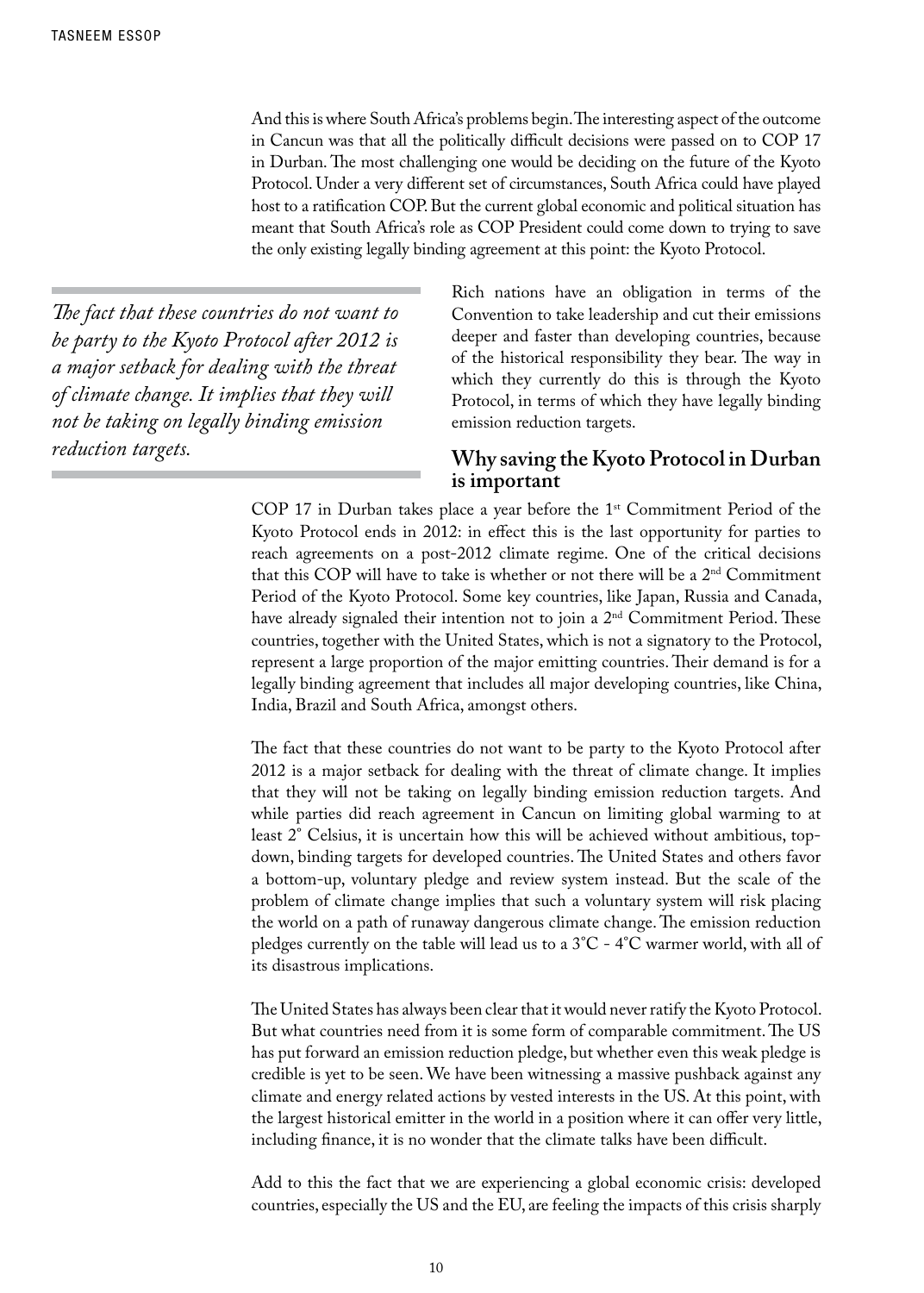– while, on the other hand, we find that some larger developing countries like China and India are experiencing increasing economic growth. Developed countries feel that they will be placing their economies in a weakened state if they take on ambitious emissions targets while some developing countries continue to grow, and continue to increase their emissions. The US has been particularly obsessed with what China should do. The fact is that climate talks have never really been about the climate. They have instead been driven by narrow, short-term, national economic interests – no matter what consequences this will have for the planet and its people.

A further challenge arising from the uncertain future of the Kyoto Protocol – hanging in the balance as it is  $-$  is the possible implications it has for the chances of reaching any agreements in Durban. The developing countries, represented by the G77+China bloc, have made it very clear that an agreement to a 2nd Commitment Period under the Kyoto Protocol is a pre-condition for any progress in the talks. Whether this is political rhetoric or a real condition remains to be seen.

*… developing countries have correctly demanded that developed countries take historical responsibility by committing to legally binding emission reduction targets, as well as supporting developing country mitigation and adaptation actions*

So what does a South African COP Presidency do in the face of such challenges? Cancun has given COP 17 a clear mandate to ensure that there is no gap between a first and second Commitment Period. It is up to South Africa to facilitate such an agreement. To achieve this, countries would need to move away from their existing inflexible positions and make compromises. This will require nimble political and diplomatic skill on the part of South Africa.

A good starting point would be the European Union. They have a key leadership role to play, since they are the only other powerful bloc that can help save the Kyoto Protocol. But they would need something in return for sticking their necks out. Will they be able to step up to the challenge and move without the US and other key developed countries? And will developing countries find a way to assist them to do so by also agreeing to a negotiated outcome that is legally binding for *all* parties at least by 2015?

## **What about the future?**

Up to now, developing countries have correctly demanded that developed countries take historical responsibility by committing to legally binding emission reduction targets, as well as supporting developing country mitigation and adaptation actions. Developing countries, on the other hand, have agreed to implement nationally appropriate mitigation actions mainly on the condition that financial support will be forthcoming from developed countries, and that these actions will not be legally binding. This is an issue of fairness – rich nations have mainly been responsible for the climate change problem we face today.

But, as we move into the future, we must recognize the global geopolitical shifts taking place, as well as the fact that some major developing countries are already exceeding the emissions of certain developed countries. Should the concept of *future* responsibility also be an issue to consider? In this context, could we foresee a future in which developing countries commit to legally binding emission reduction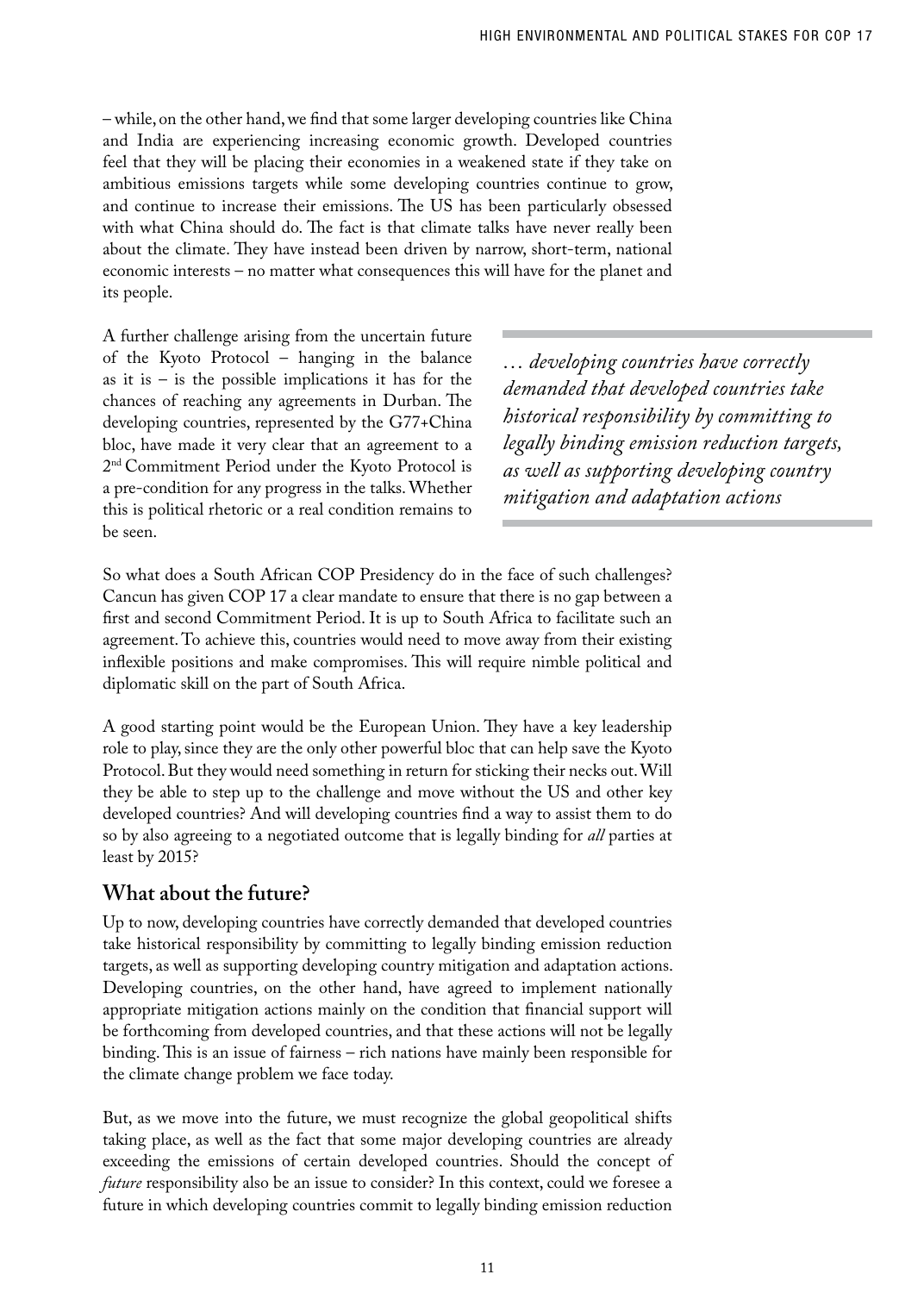targets? The way the UNFCCC is set up now, distinguishing between Annex 1 parties (developed countries) and Non-Annex 1 parties, reflects the need for fairness and equity in dealing with who should lead in taking actions, based on the principles of common but differentiated responsibilities and respective capabilities.

The question we need to address is how long would such a clearly defined distinction remain? Should we consider that certain newly industrialised developing countries which are currently defined as Non-Annex 1 could be graduated into an Annex 1 category and could therefore be expected to take on some form of legally binding emission reduction target in the future? A case in point would be the OPEC countries. These countries are part of the G77+China bloc but can we by any stretch of the imagination consider them to be on par with poorer developing countries in that bloc? And yet they have a powerful voice in the G77+China bloc, more so than Least Developed Countries and Small Island States.

*Major developing countries will not be prepared to take on legally binding commitments if their developed country counterparts do not take on their fair share of the burden. This logjam has to be broken …*

To be able to move into a future climate regime that truly reflects this changing world and truly reflects the Convention's principles of common but differentiated responsibilities and respective capabilities, we would need developed countries to act in good faith and *really* reduce their emissions to the levels required by science. And they are not doing this. Developed countries would also need to provide the financial support that they have committed to. This is the crux

of the problem. Major developing countries will not be prepared to take on legally binding commitments if their developed country counterparts do not take on their fair share of the burden. This logjam has to be broken if we want to see any progress towards a fair, ambitious and binding climate regime in the future, with all doing their fair share. And Durban should be able to lay the basis for this.

### **COP 17 in a longer-term perspective**

It is becoming clear that parties are not ready to reach such a fair, ambitious and legally binding agreement in Durban. The political will at this point in time does not match what the science says is required. COP 17 should therefore be viewed within a longer timeline that could see some of these conditions changing. The period between 2013 and 2015 could be viewed as a "transitional" period: a period in which the space is created for negotiating a future legally binding agreement for all countries.

There are a number of important developments and events taking place during this "transitional" period that could create the momentum needed for a comprehensive agreement. The UNFCCC will see the tabling of the next important Intergovernmental Panel on Climate Change (IPCC) 5th Assessment report as well as the Report on a Review of 1.5°C. These reports will almost certainly present new evidence of the stark reality of the impacts of climate change. It is hoped that the findings in these reports will compel world leaders to wake up and act. Their citizens, who are already experiencing some of the devastating impacts of climate change, will not sit back quietly and accept that their leaders will do nothing.

Linked to this, a number of other key political and global events will also take place during that time: Rio+20 next year; elections in the US; European Parliamentary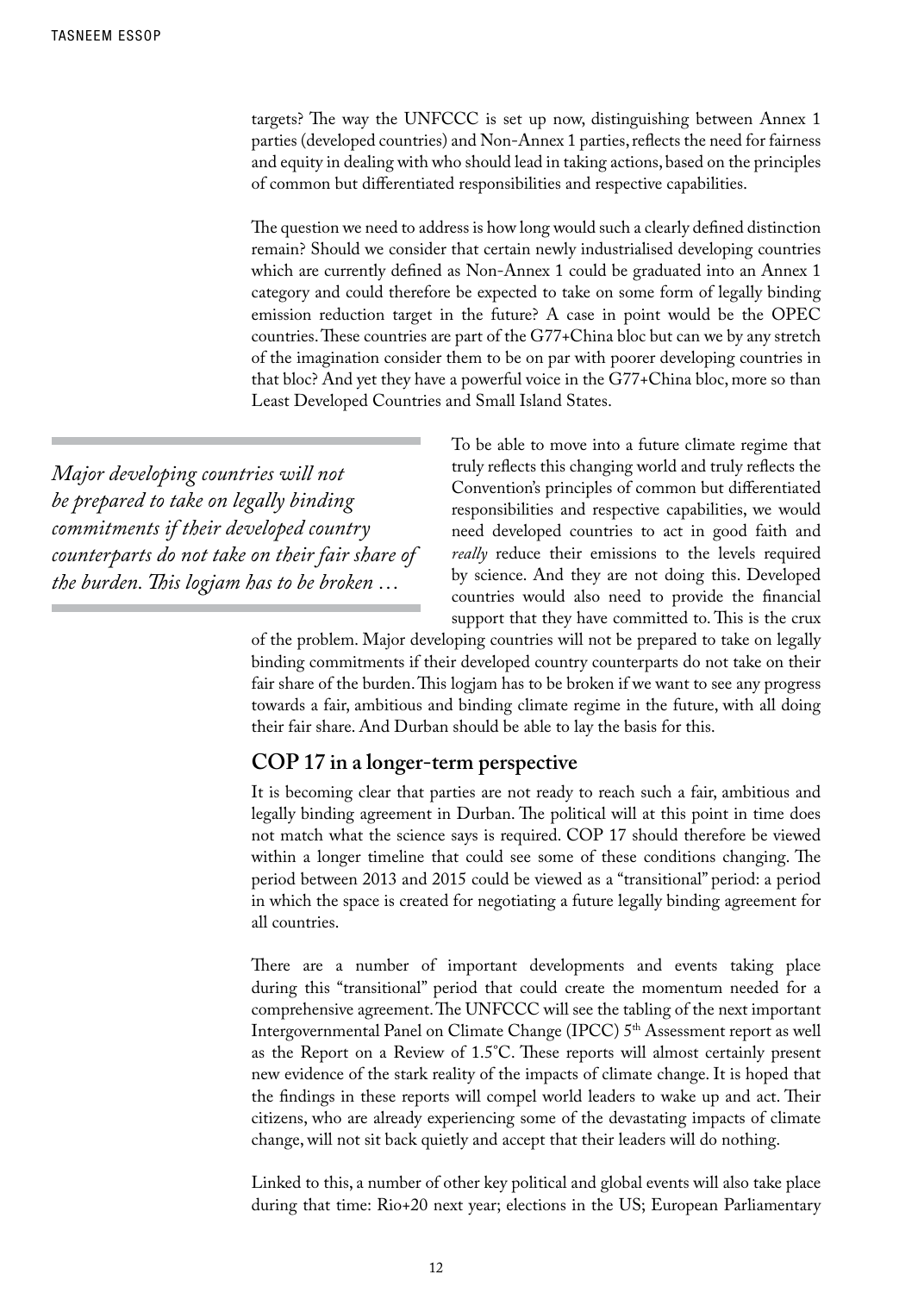elections; preparations for China's 13th 5 year plan, amongst others. A number of countries are already beginning to take actions domestically to lower the emissions intensity of their economies. Taken together with the possibility that the global economic crisis might also stabilize during this period, what we could find is a coming together of all the conditions that can build confidence and make the time ripe for leaders to find the political will to agree to a comprehensive multilateral climate agreement that is fair, ambitious and binding.

## **What should Durban deliver?**

In this context, therefore, COP 17 in Durban should essentially deliver a secure "holding" position for the future. This might sound heretical in the context of the need for urgency, but this is the only pragmatic option to prevent the complete breakdown of multilateral negotiations on climate. What we need to aim for in Durban are two things: *to secure the future for a comprehensive agreement, and to lock in progress made in Cancun*.

This could be achieved through agreements on a balanced package of outcomes. Such a package should include: a lifeline for the Kyoto Protocol, and an agreement between developing countries and the US on a mandate to negotiate a legally binding agreement that will include them in the future. This will help with securing the future for an agreement. All parties also need to ensure that the agreements reached at COP

*To prevent dangerous climate change parties need to agree to reduce their emissions by 80% from 1990 levels by 2050, and to agree to peak their global emissions by 2015…*

16 in Cancun are implemented and operationalised, especially the institutional decisions such as the establishment of the Green Climate Fund, the Adaptation Committee and the Technology Mechanism. Progress on reaching agreement on financing for reducing emissions from deforestation and degradation is possible. A robust system of accountability and transparency through a monitoring, reporting and verification (MRV) system is also needed.

Most importantly, Durban has to deliver on securing long-term finance for climate action in developing countries. The '\$100 billion per annum until 2020' pledge by rich nations cannot remain just a pledge. In Durban we need to have a clear sense of where this money can come from. Agreement on some sources of funding is therefore critical. A number of interesting options are already available for consideration, as presented by the United Nation's Secretary General's Advisory Group on Finance. The recent G20 Finance Ministers meeting also made reference to sources of climate finance in its closing communiqué. Again this would require developed and developing countries to get out of their current trenches on the issue. Developing countries want this money to come predominantly from public sources and developed countries want this to come from private sources. Surely a middle ground is achievable? What we need is for the money to flow; ideological fixation on either side will not help the world's most vulnerable.

Finally, given the urgency of the need for action, we need parties to agree on a global goal for emission reductions – and this needs to be ambitious. To prevent dangerous climate change parties need to agree to reduce their emissions by 80% from 1990 levels by 2050, and to agree to peak their global emissions by 2015, allowing the space for developing countries to peak at a later point. Agreement on a global goal is also a mandate from Cancun for Durban.